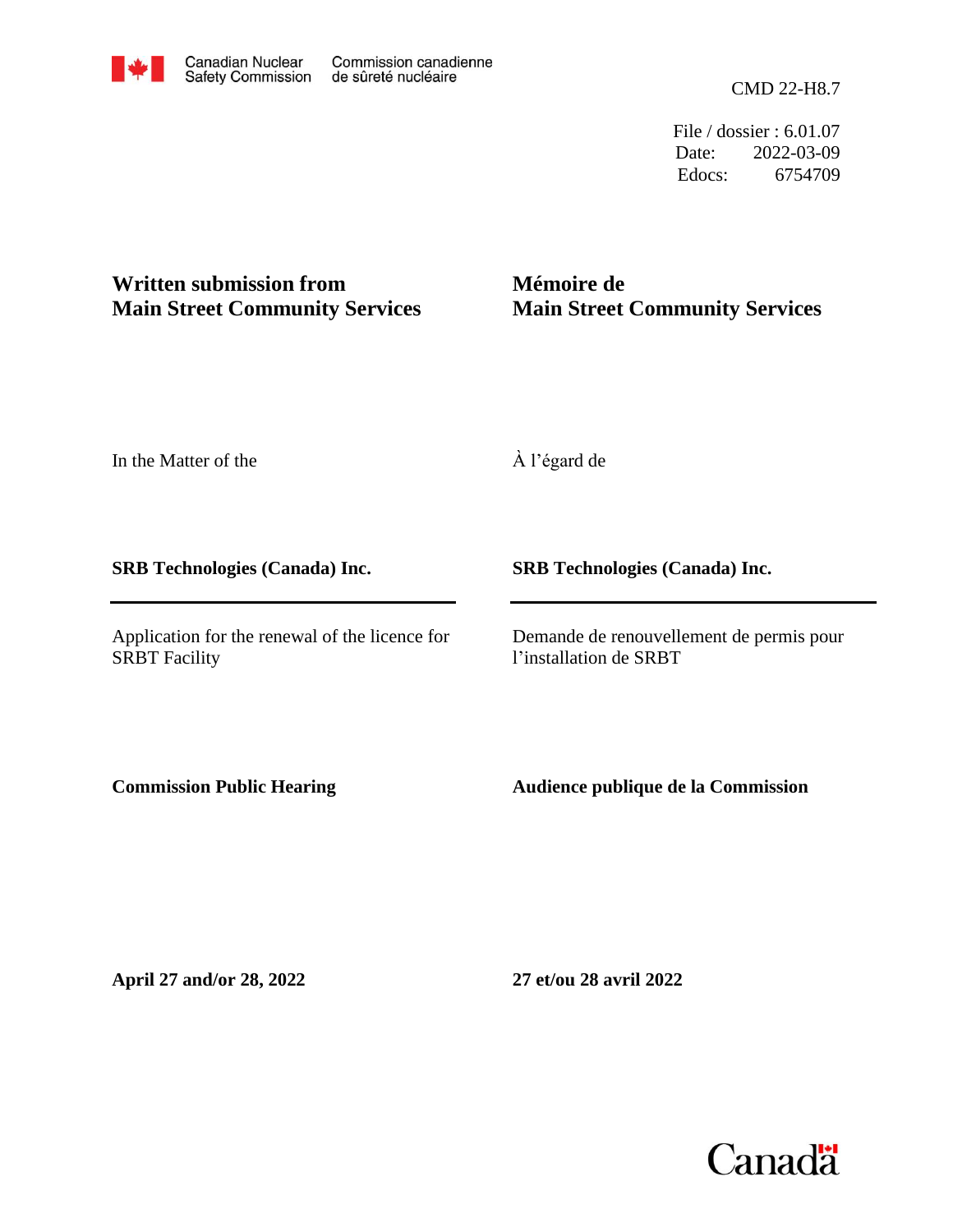

 $c/o$  Louise Levert March 9<sup>th</sup>, 2022 **Secretariat** Canadian Nuclear Safety Commission E-mail: interventions@cnsc-ccsn.gc.ca

Dear Ms. Levert;

I wish to intervene by way of written submission only in the matter of SRB technologies (Canada) Inc. licence renewal. I am thereby writing this letter to urge the Commission to follow the recommendation of the Canadian Nuclear Safety Commission staff and to issue SRB technologies (Canada) Inc. a 15 year operating licence as they have requested.

I run and operate Main Street Community Services, a registered charity that valiantly attempts to address a critical need by developing and implementing comprehensive, research-based programs for individuals who are challenged by a disability or an exceptionality. MSCS proudly operates 12 residential homes, both for full-time care and respite services. MSCS also offers a Social Learning Day Program, Adult Day Program, Developmental Day Program, and an After School Program, Summer Camp, and a March Break Camp in Kanata, and Youth Groups in the Ottawa area.

The team at Main Street Community Services remains dedicated to broadening horizons, developing talents, promoting self-esteem and teaching essential life-preparation skills by extending a hand of hope to individuals and their families.

Our Mission is to celebrate the individuality of children, youth and adults with developmental disabilities and complex mental health needs through the implementation of comprehensive innovative programs and services focused on improving quality of life. We are dedicated to providing all of our children, youth and adults with opportunities for skill development, healthy relationship building and recreation. All of which are critical for people with Disabilities.

In today's society, the vitality of compassion, giving and community is stronger than ever. Depleting resources, budget constraints, and increased costs of living makes our journey to provide innovative and successful programs to special needs children, youth, adults and their families increasingly more difficult. As a not-for-profit organization and a registered charity, we at Main Street Community Services rely on the generosity of organizations, communities, corporations, foundations, and individuals for the survival of our programs.

Main Street Community Services is grateful for the generosity that SRB Technologies (Canada) Inc. has shown over the last 15 years. SRBT as a company and their management, Mr. Fitzpatrick and Mr. Levesque, have made significant financial donations that have supported the continuation of our programs and personally provided items that were auctioned at our annual Nothing But a Child Gala. In addition, they have been instrumental in purchasing Christmas gifts for our children and adults.